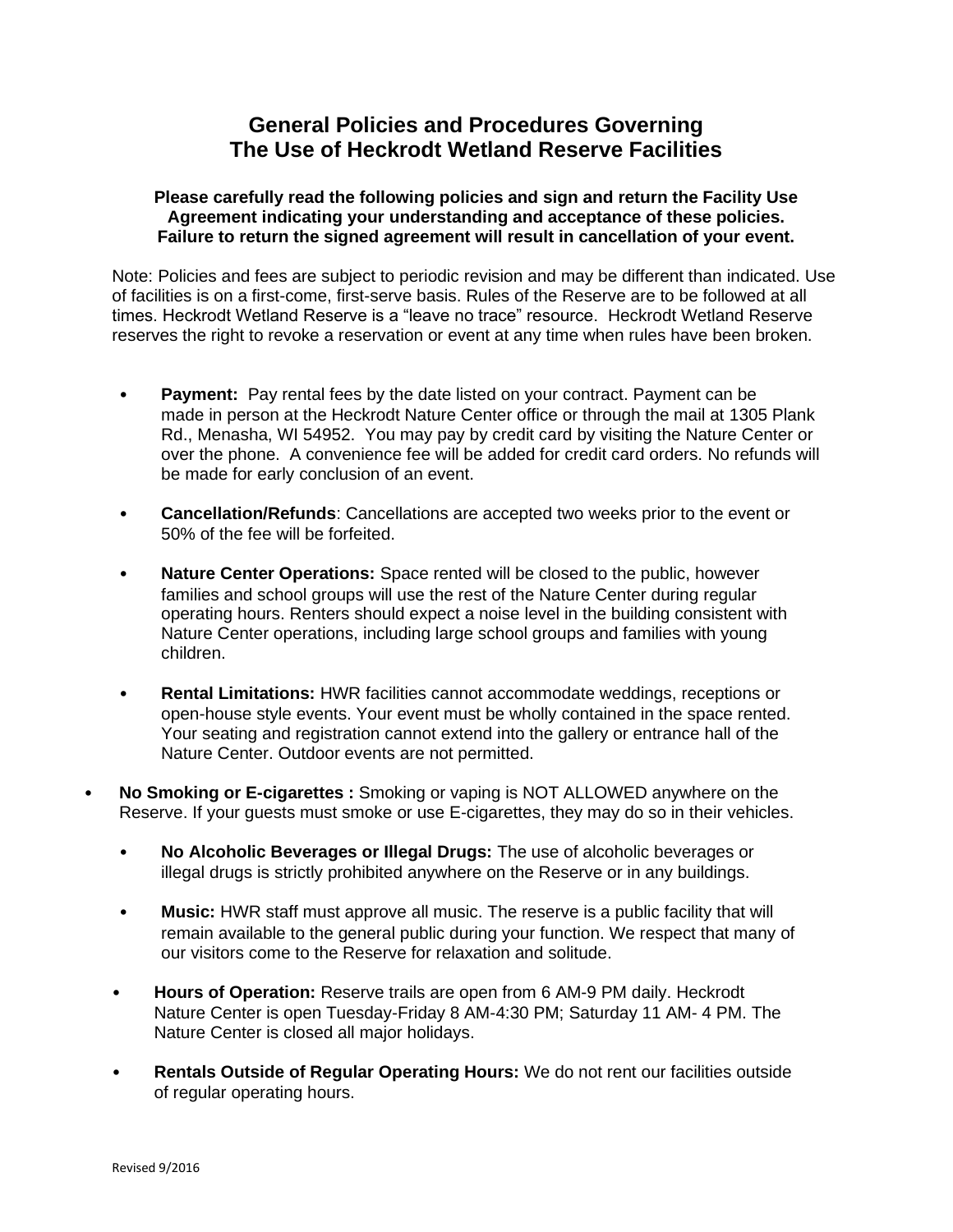- **Parking:** All vehicles are to be parked in designated spaces in the Nature Center main parking lot. Temporary parking for unloading and loading is available behind the Nature Center near the kitchen, however all vehicles must be moved to the main lot immediately when finished unloading.
	- **Room Setup:** A room setup form will accompany your room use contract. HWR will set up tables and chairs for your event according to your set up map, if possible. You will be advised of changes in advance if your set up map cannot be followed. Tables are 6' long and 3'wide. The tables will accommodate 3 chairs on each side.
	- **Decorations:** Renters are responsible for their own decorations and flowers. Candles may be used as table decorations, but the MAY NOT BE LIGHTED. Lit candles are permitted only briefly as a part of a ceremony, but must be extinguished immediately. NO HELIUM BALLOONS ARE PERMITTED. Air-filled balloons, flowers, and tablecloths are acceptable. Confetti may not be used. Gender reveal activities that result in debris are not allowed. No decorations may be hung from light fixtures. Tape of any kind, thumbtacks, or similar fasteners are NOT TO BE USED on any surfaces including walls, ceilings, etc. Scotch tape may be used to affix paper to window glass on doors leading to the Solarium.
- **Doors:** The doors between the Solarium and the Presentation Room MAY NOT BE PROPPED OPEN AT ANY TIME. The Solarium is not an extension of the Presentation Room and is unheated and not cooled.
- **Guest Behavior:** Rules of behavior at the Reserve apply to your rental and must be enforced by the renter throughout the rental period. Children in the Discovery Den MUST be accompanied by a responsible adult or responsible high-school age youth. HWR reserves the right to limit your guests' access to the Exhibit Gallery, Discovery Den, and other Nature Center areas, and restrooms if your guests do not comply with behavior guidelines. (*Please note: the Discovery Den is closed for renovation at this time).*

## **The following Nature Center rules are to be followed at all times:**

- o Running is not permitted in the building
- o Food and drink are permitted only in the presentation room and solarium.
- o Do not put anything into the aquariums (hands, food, spit, gum, pencils, grass, twigs, etc). Do not blow on aquarium residents.
- o Do not tap or knock on the aquarium glass
- $\circ$  Do not touch the animals
- o Do not open aquarium lids or cabinet doors
- $\circ$  Do not climb on the stone wall surrounding the interior wetland
- $\circ$  Crayons and markers used for scavenger hunts should be used to write on the appropriate items only
- $\circ$  Do not climb the wooden rails on the observation platform keep feet flat on the deck

Do not pick any plants or collect any animalsInline skates, heelies, balls, etc are not permitted in the building

No bikes, skateboards, etc are permitted on the trails. Strollers and wheelchairs are welcome.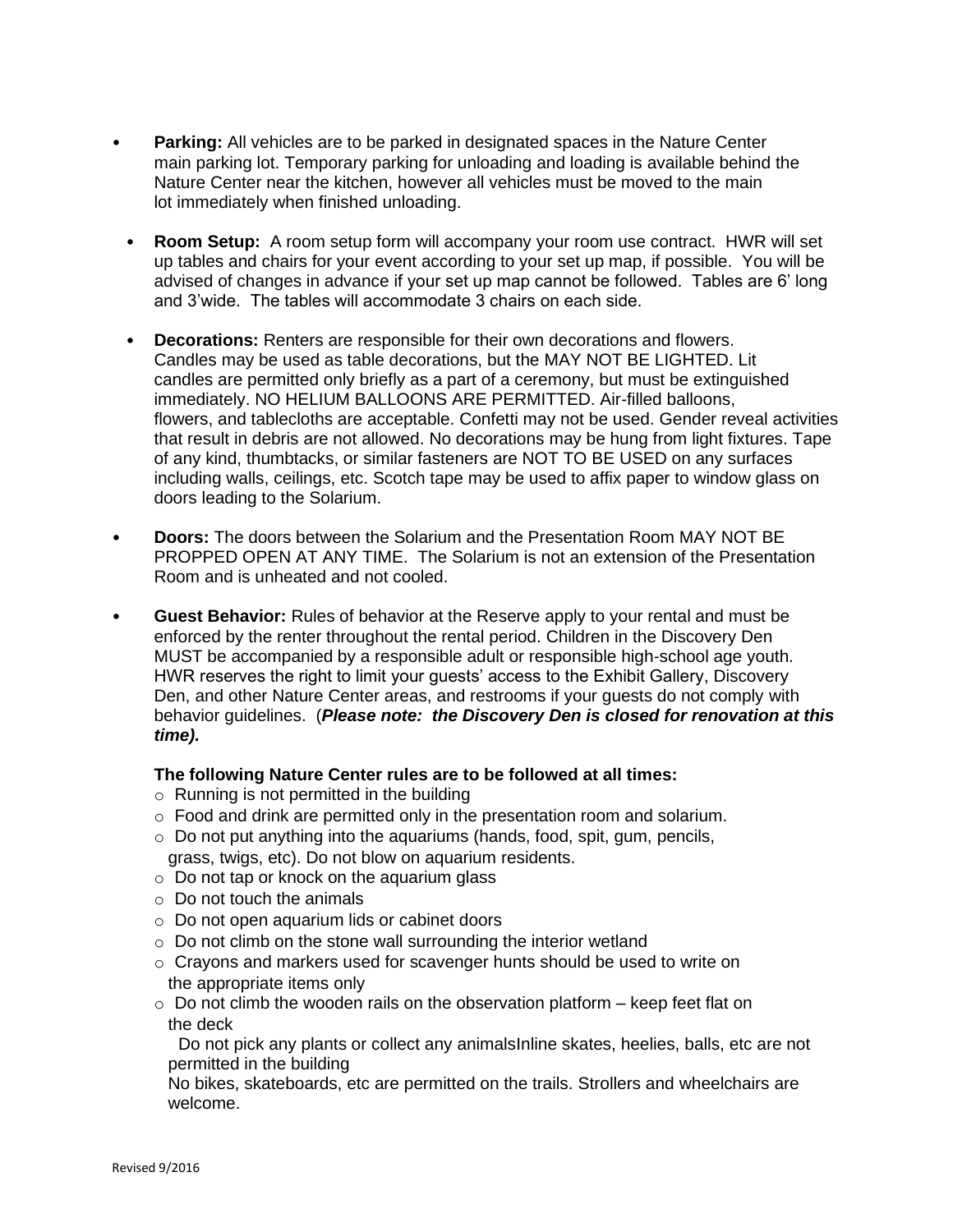$\circ$  No pets are permitted anywhere on HWR property. Uniformed service animals are welcome. Emotional Support Animals are not service animals and are not allowed.

- **Clean-up:** Facilities must be clean and a check out sheet must be signed by the HWR staff member on duty or you will forfeit your security deposit. Tables and chairs must be cleaned and left as they were found. Trash bags must be removed from trash receptacles and placed in trash containers behind the Nature Center. Recyclables must be separated from other trash and placed in the appropriate containers. All supplies and equipment must be removed immediately following the event. The renter must vacate the property by the time stated on their reservation agreement or additional charges will apply (see Fees).
- **Liability:** Damage to property or facilities will be billed to the renter. Renter agrees to pay HWR costs in attorney's fees incurred in enforcing policies and procedures or other agreements with HWR. Renter will indemnify and hold HWR harmless to any claims or liabilities arising from renter or renter's agents, employees, or guests use of the facility
- **Certificate of Insurance:** Certificate of Insurance may be required with limits and terms acceptable to Heckrodt Wetland Reserve. Certificate of Insurance is not needed ` from every renter. Renter will be notified if Certificate of Insurance is needed.
- **Security:** A Heckrodt Wetland Reserve staff member or contractor will be present during all events. In addition to the rental fee, a refundable security deposit of \$50 will be added to all rentals. Security deposits will be deposited upon receipt and a refund will be processed within 30 days if the money is not needed for clean up or damage repair.
- **Food:** Food may be served in the Presentation Room only. If the Solarium is rented with the Presentation Room, food may be served there as well. No food or drink except water is permitted elsewhere in the Nature Center. The Board Table may be used to serve or eat only if the protective cover is placed on it by HWR staff. Catered meals are welcome or renters may provide food. Kitchen facilities are available during your rental. Our kitchen is not a commercial kitchen. NO OUTDOOR COOKING is permitted at HWR, including catered BBQ intended to be cooked on site. Equipment from a catered event must be removed from the facilities by end of the rental period.
- **Styrofoam:** Due to its environmental impact, no styrofoam tableware may be used at Heckrodt Wetland Reserve. This includes cups, plates, bowls, etc. Paper equivalents are available and produce much less environmental impact.
- **Selling items during an event:** No event may be held in which items are sold for profit or to raise money for a non profit organization other than Heckrodt Wetland Reserve (craft shows, hostess parties, etc).
- Fees: Prices include facility rental, chairs, kitchen facilities and coffee maker use. Renters are to provide coffee, tea, cream and sugar, utensils and paper products. **Set up and clean up time for your event must be included in the time reserved. Access to the room outside of your reserved time will be unavailable.**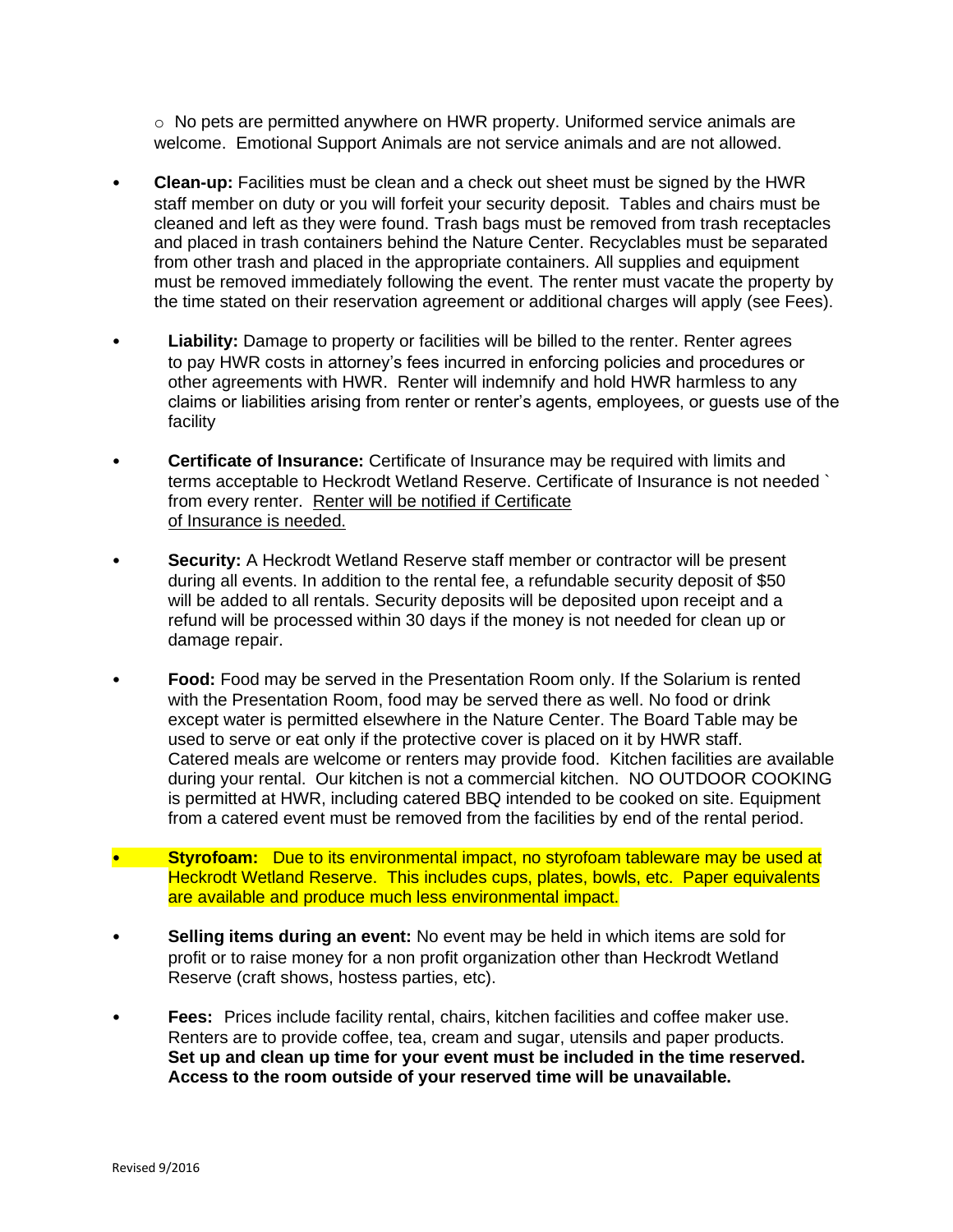Fees are based on use of the facility for 4 hours and up – there are no rates for time periods less than 4 hours. Charges per hour after the initial 4-hour rate will be as listed in the attached schedule. In addition to loss of deposit, a fee of \$20 for every 5 minutes over the contracted rental time will be charged until the building is vacated.